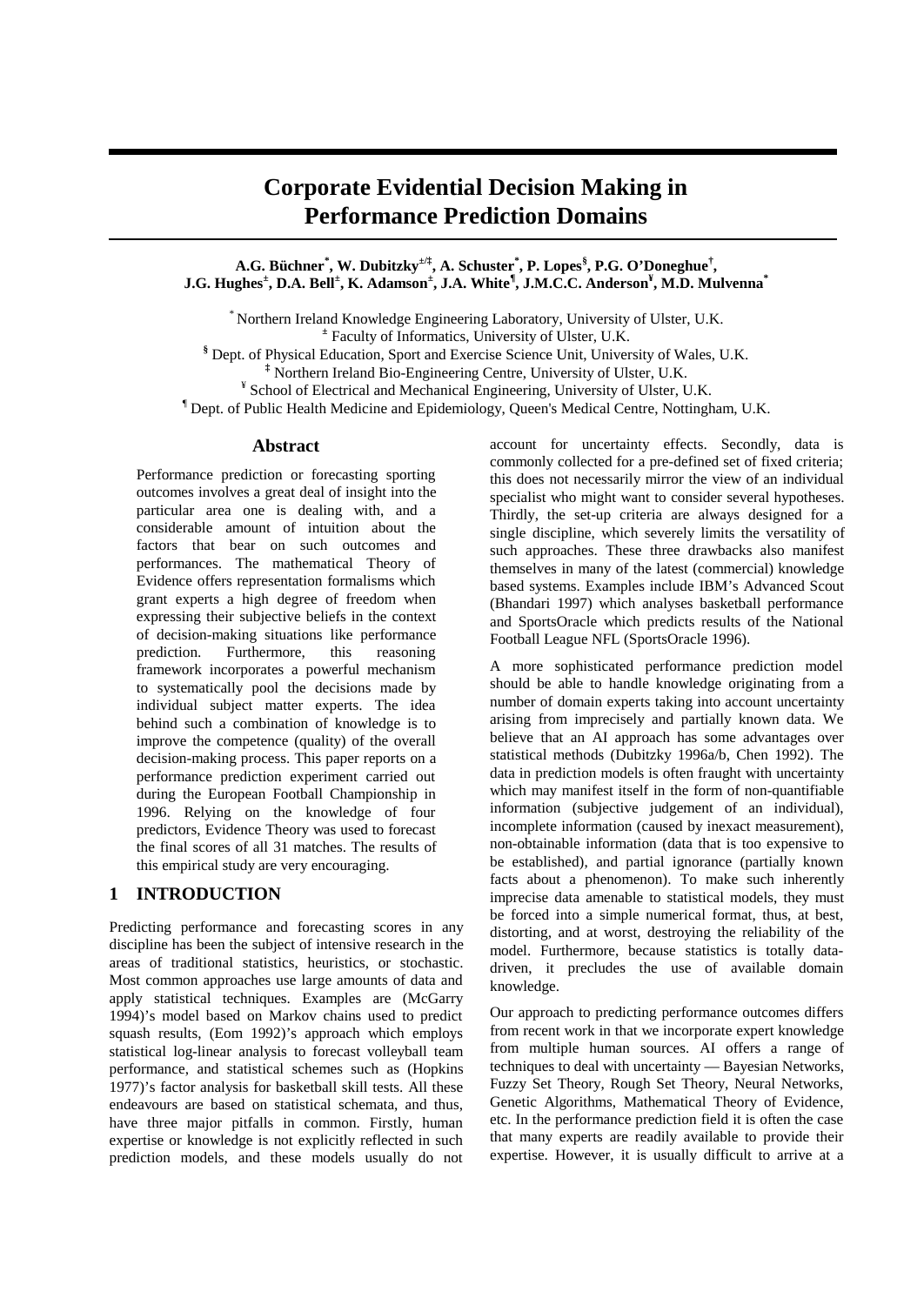consensus when a multitude of individual predictions are provided. This is, of course, partly caused by the subjective bias of each individual prognosticator, and by the incompleteness of the knowledge held by the predictors. The Mathematical Theory of Evidence Theory (or simply Evidence Theory) offers systematic techniques to model such scenarios. It has therefore been chosen as the decision-making framework for performance prediction.

The outline of the paper is as follows. In Section 2, we briefly recapitulate the philosophy of performance prediction and Evidence Theory respectively. In Section 3, Evidence Theory is applied to performance prediction in general. In Section 4, we set up an experiment and describe its implementation. The experiment was carried out during the European Football Championship 1996 (Euro'96)<sup>1</sup>, and predicts 90 minute score for all matches. We then describe and evaluate the results of the experiment, before conclusions are drawn and further work is outlined.

## **2 SOME BACKGROUND**

## **2.1 PERFORMANCE PREDICTION**

Performance prediction is one field of sports science in which diverse disciplines are amalgamated, such as statistics, physics, and psychology. Philosophically, *performance* is defined as "the widely variable and idiosyncratic use an individual may … make [of competence]" (Blackburn 1996). Cybernetically, *prediction* in this context is defined as "the conclusions drawn from the premise of available data using theories and models as a kind of syllogistic device", which includes "forecasting of the future as well as retrodicting the past" (Heylighen 1995). The *predictor* is a person with extensive experience in predicting results/outcomes in a particular performance prediction domain. For example, a soccer coach responsible for the national team of a country would be considered an experienced predictor.

Performance prediction is carried out by different classes of people for different reasons, and can be divided into 3 groups: competitors, coaches or advisors and externals. The predictions can be made on a microscopic or a macroscopic scale, depending on the class to which a predictor belongs and on the situation the prognosticator has to cope with. A microscopic prediction is carried out on a more spontaneous level, whereas a macroscopic forecast predicts a more complex and durable scenario. Examples of a microscopic situation is in a tennis match

1

where the player attempts to predict the direction in which the opponent will move in order to 'wrong foot' the competitor, or in a soccer match where the goalkeeper must predict where the penalty taker is going to kick the ball (Franks 1996). Coaches and externals usually act on a macroscopic level in which patterns of play, formation and tactics of an opponent are considered as main criteria. These predictions are of vital importance in both team and individual sports, and they heavily influence the decisionmaking process of the forecaster. A coach or advisor employs the most appropriate pre-event training drills to synthesise the opponents' behaviour and prepare the competitor for these situations. Examples include a boxer's style, e.g., Southpaw, or the formation of a soccer team, e.g.,  $3 - 4 - 3$ . Externals, e.g., a spectator betting money on the result, or a bookmaker, setting the odds of a forthcoming event, use similar criteria to forecast the outcome of sports events.

## **2.2 MATHEMATICAL THEORY OF EVIDENCE**

Evidence Theory was first put forward by Shafer and has since been extended by others (Shafer 1976, Guan 1991). The main advantages of Evidence Theory over other approaches is its ability to: (1) model the narrowing of a hypothesis set with the accumulation of evidence (via the evidence combination operation called orthogonal sum), (2) explicitly represent uncertainty in the form of ignorance or reservation of judgement, and (3) handle the reliability of the information source (experts) by means of the discount operation.

Evidence Theory describes decision problems by a set whose elements are viewed as (exhaustive and mutually exclusive) *basic hypotheses* or propositions. This set of basic hypotheses is usually symbolised by Θ and referred to as *frame of discernment*.

For instance, the frame  $\Theta_{CM} = \{Toyota, Nissan, VW,$ *BMW*} may represent alternatives for the leading car manufacturer in the US car market in 1998. The "decision" here would be to decide which is best supported by the available evidence.

In Evidence Theory belief is conceived as a quantity that can be split up, moved around and re-combined. Given a piece of evidence *e*, one can express and distribute one's belief in groups of hypotheses *X* of  $\Theta$  by  $m_e(X)$ , for  $X \subseteq \Theta$ . Because belief may be allotted to all non-empty subsets *X* of  $\Theta$ , i.e., to all elements of  $2^{\Theta} - \emptyset$ , the effective hypothesis space is enlarged from  $|\Theta| - 1$  to  $2^{|\Theta|} - 1.$ 

A belief distribution over  $2^{|\Theta|}$  is known as a basic probability assignment or mass function *m*; formally, *m* is defined as follows:

$$
m: 2^{\Theta} \to [0,1] \tag{1}
$$

<sup>&</sup>lt;sup>1</sup> The term football is homonymously world-wide used (Europeans refer to it as 'football' and Americans as 'soccer'). Throughout this text it is referred to as 'soccer'; 'football' is only used as part of event names or leagues.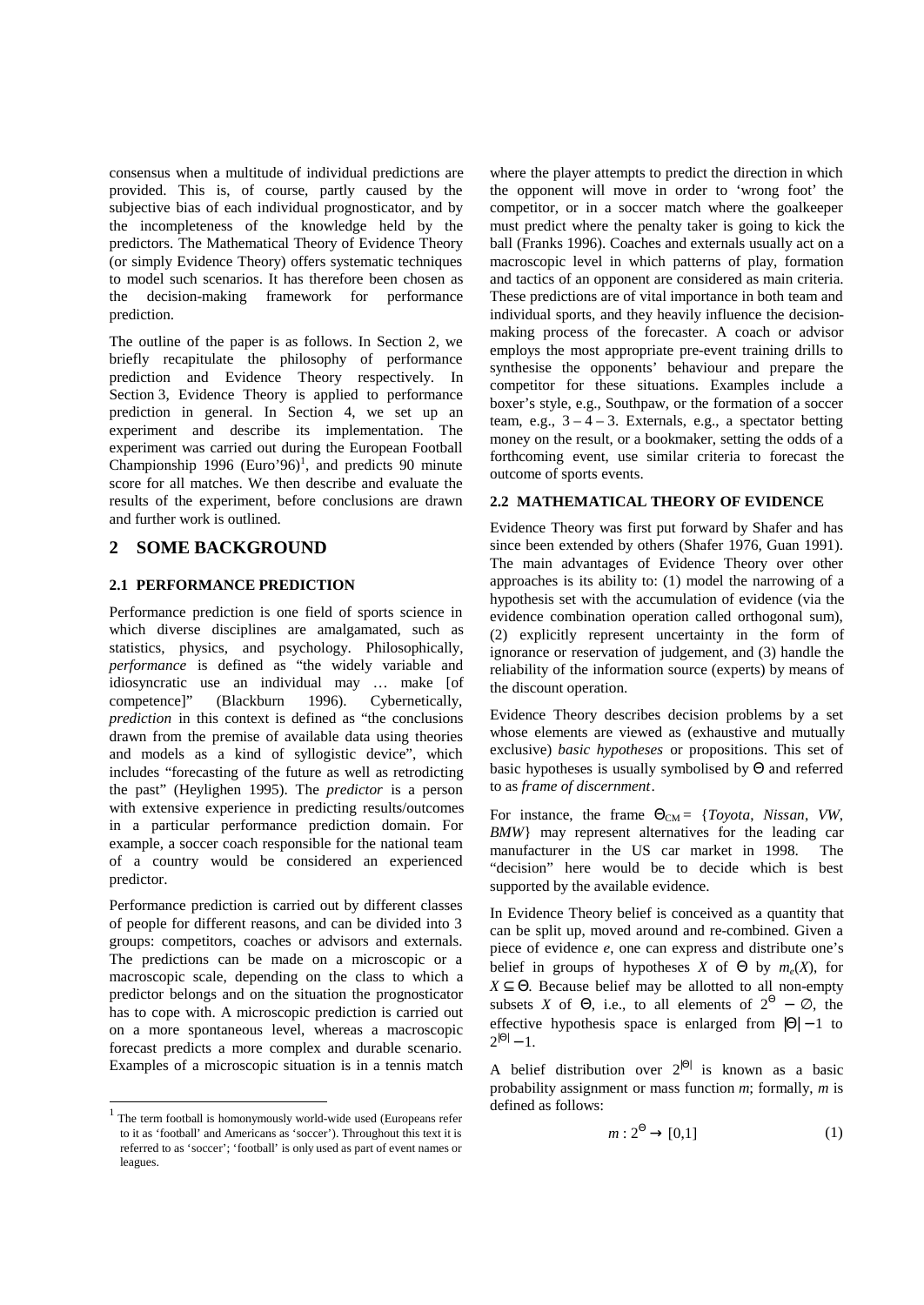such that  $m(\emptyset) = 0$  and  $\sum_{X \subseteq \Theta} m(X) = 1$ , for all  $X \subseteq \Theta$ .

When new evidence about the investigated problem emerges, it is necessary to update one's beliefs. Evidence Theory handles this accumulation or combination of evidence via the *orthogonal sum* operation (denoted by the symbol  $\oplus$ ). For instance, the mass function  $m = m_{e1} \oplus m_{e2}$  represents the combined effect of  $m_{e1}$  and  $m_{e2}$  based on two independent pieces of evidence  $e_1$  and  $e_2$ . The orthogonal sum operation for  $n = 2$  is given below in equation (2)

$$
m(C) = \frac{\sum_{X \cap Y = C} m_{e1}(X) \cdot m_{e2}(Y)}{1 - \sum_{X \cap Y = \emptyset} m_{e1}(X) \cdot m_{e2}(Y)}
$$
(2)

The denominator in equation (2) is called the *normalisation factor*.

The mass function can be 'discounted' by means of the socalled discount operation. Let  $m_e$  be a mass function on 2 Θ . Given a real number α and a proper subset *X* of Θ, the mass function  $m_e^a$ , defined by

$$
m_e^a(X)\!=\!(1\!-\!a)m_e(X)\,,\ \, m_e^a(\Theta)\!=\!(1\!-\!a)m_e(\Theta)\!+\!a\ \ \, (3)
$$

( $\forall$  *X*  $\subset$   $\Theta$ ,  $\alpha \in$  [0,1]), is said to be the discounted mass function with rate  $\alpha$  of mass function  $m_e$  (Guan 1991).

The discount operation is used to take into account the reliability of the information source providing the belief distributions; higher α-values indicate lower degree of reliability.

## **3 PERFORMANCE PREDICTION AND EVIDENCE THEORY**

Based on the concepts outlined in Section 2.1, the objective of performance prediction can be described as forecasting a future outcome or result as accurately as possible. Accuracy, however, can be measured on different granularity levels, depending on the type of discipline. For example, when predicting volleyball results, there exist three prediction granularity stages (winning team — set outcome — explicit result of every single set), whereas in soccer only two reasonable granularity levels exist (win, draw, loose — exact result of the match). Obviously, the number of possible outcomes increases exponentially with respect to the level of fragmentation, and thus, the more difficult its prediction becomes. In addition to the level of segmentation, the second major input factor is the quality and quantity of available expertise in the form of knowledge. It is obvious that expertise of high quality leads to more reliable performance prediction. Quantities of high quality expertise, should even lead to increasingly better forecasts, if - and this has been the dilemma so far - there is a technique of combining individual predictions.

As delineated in Section 2.2, Evidence Theory provides powerful mechanisms to handle uncertainty, which can be applied to predict performances. To be more specific, the decision problem here is that of choosing a 'best supported' basic hypothesis from the set of basic hypotheses of the form "A is better than B", "B is much better than A", and "A and B are the same" (there are a number of variations of this last hypothesis).

To demonstrate this, key features are mapped from one discipline onto the other, which is illustrated in Figure 1.



Figure 1: Mapping Performance Prediction Features onto Evidence Theory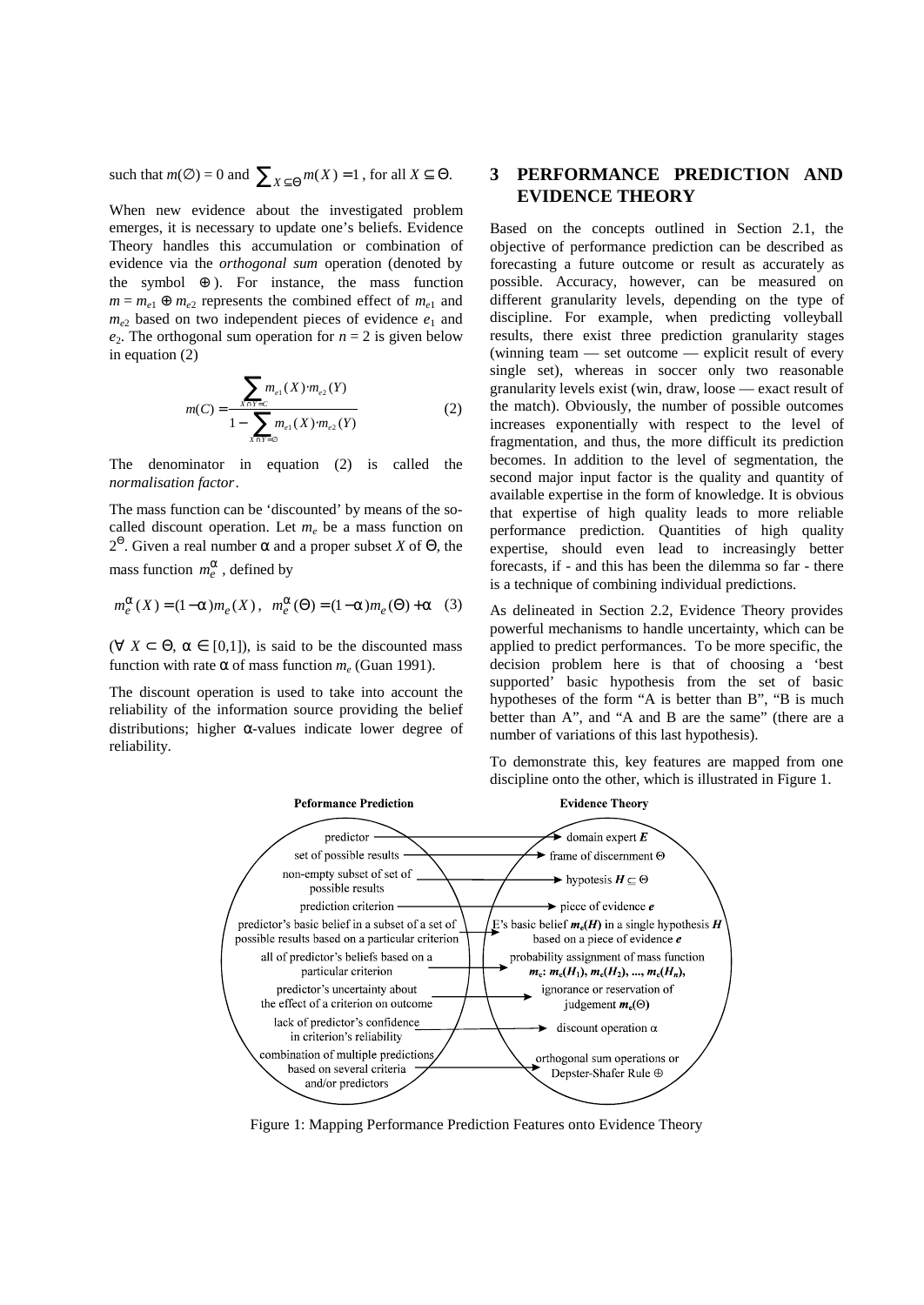The components of the mapping are explained in the following list:

- As defined in Section 2.1, a *predictor* can be viewed as a domain expert, e.g., an experienced soccer coach.
- The set of possible results can be seen as all *considered* possible scores of a soccer competition. The term considered refers to the closed-world assumption. This means that although a score of for example, 10:10 is in principle possible, in a competition like Euro'96 its occurrence is extremely unlikely. Such a score is therefore not considered. An example of a realistic frame of discernment is  $\Theta = \{1:0, ..., 0:0, ..., 0:5\}$ , and this is the one we have chosen.
- Each non-empty subset of the set of all considered possible scores is equivalent to the hypothesis notion in Evidence Theory. Examples for hypotheses include  $H_1 = \{1:0, 2:1\}, H_2 = \{3:3, 4:4, 5:5\}, \text{ and } H_3 = \{1:3,$ 1:4}.
- A prediction criterion is a piece of information that the predictor believes to have a significant impact or influence on the final score of a soccer match. This notion of a criterion corresponds to the piece of evidence concept in Evidence Theory. An example piece of evidence is *missing key players* (*mkp*).
- To express the degree of belief in the results in *H* (the set of final scores or basic hypotheses) of a soccer match in conjunction with a certain criterion, a predictor associates a number from the unit interval with *H*. For example, based on the *missing key players* evidence the belief in the hypothesis {1:0, 2:0} could be  $m_{mkp}({1:0, 2:0}) = 0.10$ .
- A particular criterion may give rise to beliefs in several distinct score sets. Thus, the predictor has a flexible means of capturing the uncertain relationship between a specific piece of information (criterion) and the outcome of a soccer match according to his or her subjective belief. This mechanism corresponds to the basic belief or mass function in Evidence Theory, e.g.,  $m_{mkp}$ :  $m_{mkp}({1:0 2:0}) = 0.50 m_{mkp}({2:1, 3:0, 2:1}) =$ 0.20,  $m_{mkn}({0:0 1:1}) = 0.10$ ,  $m_{mkn}(\Theta) = 0.20$ .
- A predictor may not know enough information to guage the exact influence of a certain criterion on the final score, so he or she may want reserve some of his or her judgement. This is expressed as the 'remaining' belief quantity allotted to the frame of discernment, for instance,  $m_{mkp}(\Theta) = 1 - \sum_{H \subset \Theta} m_{mkp}(H) = 0.20$ .
- An impact  $i = 1 \alpha$ , which ranges from 0 (absolutely insignificant) to 1 (highest possible impact) can be assigned to a piece of evidence. For example, the impact of the *missing* key players evidence:  $i = 0.60$ . In the resulting mass function  $m$  the impact  $i$  is then processed as discount factor as follows  $m_e^{a=1-i}$ .
- When all participating predictors have submitted their predictions (in the form of mass functions), the aim is to determine the most likely outcome. This is done through the application of the orthogonal sum which is defined in equation (2). See 6. Conclusions & Further Work on the issue of the independence of evidence.





Figure 2: Sample Prediction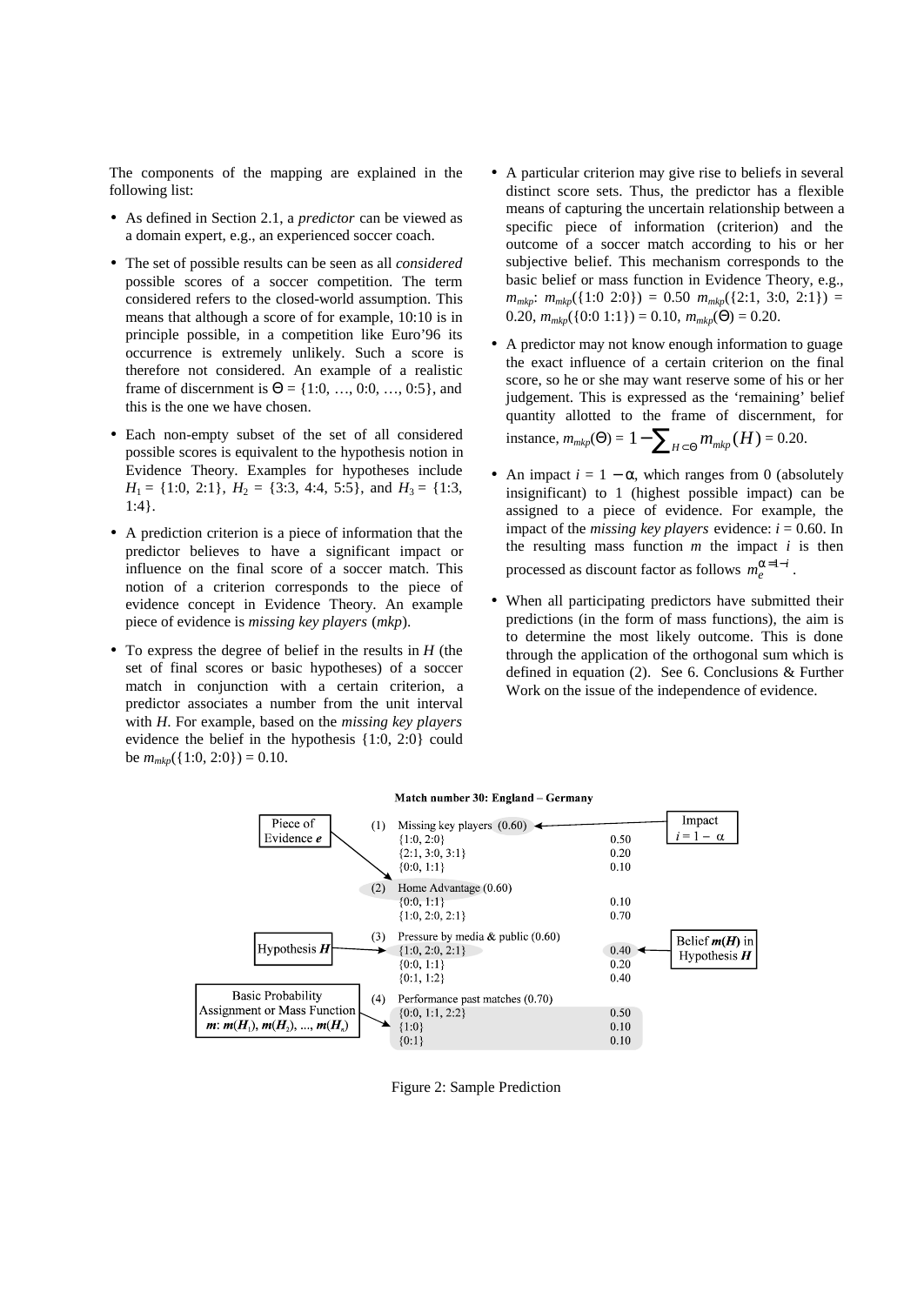## **4 METHOD AND IMPLEMENTATION**

First, we describe the experiment itself and the human expertise involved. Then the computation of predictions, i.e., the application of Evidence Theory in the context of performance prediction is outlined, supported by illustrative examples, and the decision-making technique which has been applied on the computed predictions is presented. Finally, the implementation of the system is outlined.

## **4.1 METHOD OF THE EXPERIMENT**

A team consisting of four soccer experts has been chosen; the chosen number is completely arbitrary. The objective was to predict 90 minutes' results of all the 31 matches in Euro'96 based on the experts' knowledge. This method allowed information already gathered within the tournament, i.e., for previous matches, to be incorporated as evidence for following predictions.

For every game each expert provided his predictions (pieces of evidence) as outlined in Section 3. To illustrate the concept of the experiment an example of a prediction from one expert for match 30 is given in Figure 2.

Every prediction consists of pieces of evidence which were chosen by each expert independently. Each piece of evidence is given an impact factor  $1 - \alpha$ . Every piece of evidence associates a number of basic hypotheses, e.g.,  $\{2:1, 3:1, 1:0\}$ , with a chosen belief. The set of hypotheses and its corresponding beliefs per piece of evidence build the mass function *m*. The sum of all beliefs in one basic probability assignment must not exceed one.

#### **4.2 COMPUTATION OF PREDICTIONS**

The frame of discernment  $\Theta$  is constant throughout the whole experiment (closed-world assumption):

$$
\Theta = \{0:0, 1:0, 2:0, 3:0, 4:0, 5:0, 0:1, 1:1, 2:1, 3:1, 4:1, 5:1, \dots
$$
  
0:5, 1:5, 2:5, 3:5, 4:5, 5:5 \}

The cardinality of our frame of discernment  $\Theta$  is  $|\Theta| = 36$ , and therefore  $2^{|\Theta|} = 2^{36}$ , which means that  $2^{36} - 1$  possible basic hypotheses exist in the experiment. In our experiment it can be assumed that the number *n* of chosen hypotheses  $H_1$ ,  $H_2$ , ...,  $H_n$  is always smaller than the number of possible hypotheses, i.e.,  $n < 2^{|\Theta|} - 1$ .

For a single predictor and a particular piece of evidence  $e_1$ , a mass function  $m_{e_1}$  is described as (compare also with the evidence *missing key players* in Figure 2):

| $m_{e1}$ : $m_{e1}$ ({1:0, 2:0}) = | 0.50. |
|------------------------------------|-------|
| $m_{e1}({2:1, 3:0, 3:1}) =$        | 0.20. |
| $m_{e1}(\{0:0, 1:1\}) =$           | 0.10. |
| $m_{e1}(\Theta) =$                 | 0.20  |

Applying the orthogonal sum to  $m_{e1}$ ,  $m_{e2}$ ,  $m_{e3}$ , and  $m_{e4}$ , according to equation (2), yields the combined belief distribution  $m_c$  (which can be seen in Table 1):

$$
m_c = m_{e_1} \oplus m_{e_2} \oplus m_{e_3} \oplus m_{e_4}
$$

Table 1: Combination of Evidence

| # | <b>Hypothesis</b>   | <b>Belief</b> |
|---|---------------------|---------------|
| 1 | ${1:0, 2:0}$        | 0.377         |
| 2 | ${1:0}$             | 0.176         |
| 3 | ${2:1}$             | 0.151         |
| 4 | ${1:0, 2:0, 2:1}$   | 0.151         |
| 5 | ${0:0, 1:1}$        | 0.101         |
| 6 | ${0:1, 1:2}$        | 0.034         |
| 7 | ${0:1}$             | 0.001         |
| 8 | ${2:1, 3:0, 3:1}$   | < 0.001       |
| 9 | $\{0:0, 1:1, 2:2\}$ | < 0.001       |

This table can be interpreted as follows: Out of  $2^{36} - 1$ possible hypotheses, 9 have been chosen by the expert; the belief in each of them is given in the rightmost column in order of their importance.

The objective of the application of Evidence Theory is the prediction of one single result (basic hypothesis), and not a set of results (group of basic hypotheses). This issue is addressed in the following section.

## **4.3 DECISION-MAKING**

It is possible that an outcome contains a set of results with more than one element (see Table 1). Although it may seem obvious from the first two hypotheses in this example that 1:0 is the result with the highest belief, this method does not have a theoretical foundation. To conform to the underlying philosophy of Evidence Theory, i.e., all decisions must be grounded on evidence and no other information, all experts have to *update* their beliefs based on new evidence to come to an unambiguous conclusion. This method may seem obvious for some scenarios, e.g., medical applications, but can be awkward in other situations, e.g. time-critical decision-making. For the purpose of our experiment, we decided that a fully automated solution is more practical, and calculated the distribution of belief over singletons using traditional statistical techniques, applying the weighted distribution of all sets to atomic results. The result of the distribution of belief over singletons is as follows<sup>2</sup>:

 $\overline{a}$ 

<sup>2</sup> More sophisticated techniques to solving this problem exist, such as (Xu 1995)'s sensitivity analysis.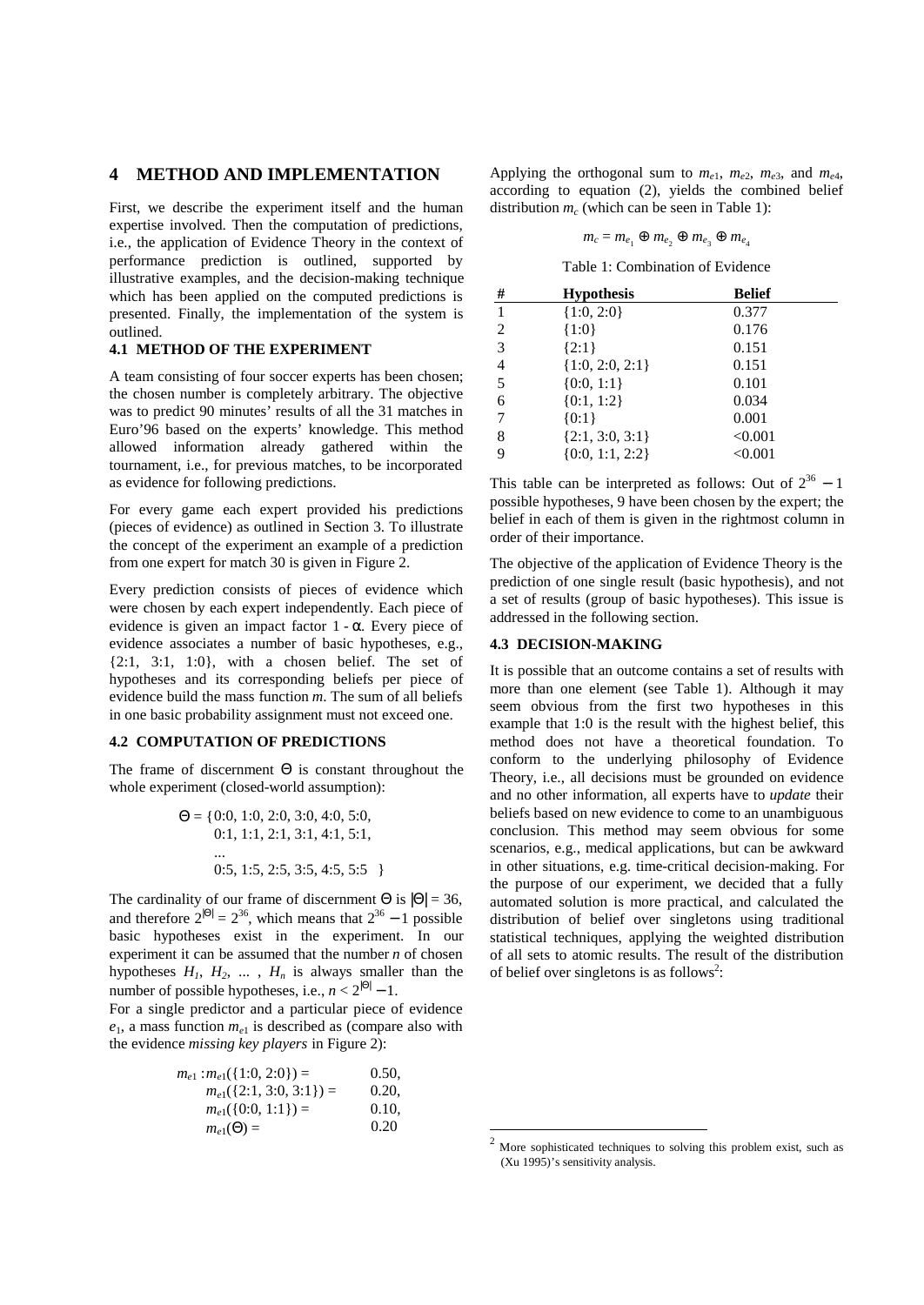Table 2: Distribution of Belief over Singletons

| # | <b>Result</b> | Belief | #  | <b>Result</b> | Belief  |
|---|---------------|--------|----|---------------|---------|
|   | 1:0           | 0.415  | 6  | 0:1           | 0.028   |
| 2 | 2:0           | 0.239  |    | 1:2           | 0.017   |
| 3 | 2:1           | 0.201  | 8  | 3:0           | < 0.001 |
| 4 | 0:0           | 0.050  | 9  | 3:1           | < 0.001 |
| 5 | $1 \cdot 1$   | 0.050  | 10 | 2.2           | < 0.001 |

After the application of the distribution of belief over singletons, we now have a ranking of atomic results, which shows that the score 1:0 has the highest belief of 41.5%. We would like to stress that in our experiment a distribution was rarely necessary, but when applying Evidence Theory to other sporting disciplines with a smaller frame of discernment, the application might be more often required.

| <b>Expert</b>                  |      | <b>Correct</b> Correct $\sum s_1 = \frac{1}{n} \sum s_1$ $\sum s_2 = \frac{1}{n} \sum s_2$ $\sum s_3 = \frac{1}{m} \sum s_3$ |      |       |       |       |       |       |
|--------------------------------|------|------------------------------------------------------------------------------------------------------------------------------|------|-------|-------|-------|-------|-------|
|                                |      | <b>Results</b> Outcomes                                                                                                      |      |       |       |       |       |       |
| e <sub>1</sub>                 | 4    | 12                                                                                                                           |      | 0.129 | 16    | 0.526 | 20    | 0.323 |
| e <sub>2</sub>                 | 4    |                                                                                                                              | 4    | 0.129 | 11    | 0.355 | 15    | 0.242 |
| $e_3$                          |      | 10                                                                                                                           |      | 0.097 | 13    | 0.429 | 16    | 0.258 |
| $e_4$                          | ∍    | 10                                                                                                                           |      | 0.097 | 12    | 0.387 | 14    | 0.226 |
| $\frac{1}{4}\sum_{i=1}^{4}e_i$ | 3.25 | 9.75                                                                                                                         | 3.25 | 0.113 | 13.00 | 0.422 | 16.25 | 0.262 |

Table 3: Individual Evidence Theory based predictions *d<sup>e</sup>*

|  |  |  |  | Table 4: Individual intuition based predictions $d_i$ |  |
|--|--|--|--|-------------------------------------------------------|--|
|--|--|--|--|-------------------------------------------------------|--|

| <b>Expert</b>                  |      | <b>Correct</b> Correct $\sum s_1 = \frac{1}{n} \sum s_1$ $\sum s_2 = \frac{1}{n} \sum s_2$ $\sum s_3 = \frac{1}{m} \sum s_3$ |                             |       |       |       |       |       |
|--------------------------------|------|------------------------------------------------------------------------------------------------------------------------------|-----------------------------|-------|-------|-------|-------|-------|
|                                |      | <b>Results</b> Outcomes                                                                                                      |                             |       |       |       |       |       |
| e <sub>1</sub>                 |      | 10                                                                                                                           | 5                           | 0.161 | 15    | 0.484 | 20    | 0.323 |
| e <sub>2</sub>                 |      | 13                                                                                                                           | 2                           | 0.065 | 15    | 0.484 | 17    | 0.274 |
| $e_3$                          |      | 10                                                                                                                           | 3                           | 0.097 | 13    | 0.419 | 16    | 0.258 |
| $e_4$                          |      | 12 <sub>1</sub>                                                                                                              | $\mathcal{D}_{\mathcal{L}}$ | 0.065 | 14    | 0.452 | 16    | 0.258 |
| $\frac{1}{4}\sum_{i=1}^{4}e_i$ | 3.00 | 11.25                                                                                                                        | 3.00                        | 0.097 | 14.25 | 0.460 | 17.25 | 0.278 |

#### **4.4 IMPLEMENTATION**

A complete application has been implemented to compute results based on Evidence Theory for Euro'96 (Figure 3). Evidence from four experts was collected, stored electronically, and used as input for an evidential reasoning algorithm, which has been developed in C++. Dependent on the result sets and distribution of belief over singletons, a decision was made.



Figure 3: Performance Prediction System

## **5 RESULTS AND EVALUATION**

First, assessment criteria for the experiment are described, before the actual results are presented. Then the results are evaluated corresponding to assessment criteria set up in the following sub-section.

#### **5.1 ASSESSMENT CRITERIA**

The main assessment criterion was not a particular percentage of correct predictions because the choice of experts was of a purely subjective nature. The most valuable evaluation is how the quality of experts' intuitive predictions relate to experts' predictions based on Evidence Theory. Hence, in addition to providing pieces of evidence, all experts were asked to submit their intuitive prediction, which leads to the following available data for each match and expert, respectively:

- *d<sup>i</sup>* Intuitive prediction of each individual expert
- *d<sup>e</sup>* Evidence Theory based prediction of each individual expert
- *d<sup>c</sup>* Combined predictions of all experts using Evidence Theory — as an interesting experiment

To be compatible, for interest, with as many betting systems as possible, the following performance prediction schemata were used for evaluation:

*s<sup>r</sup>* Results only, i.e., the exact result of a match. This prediction is used in many internationally operated betting systems*.*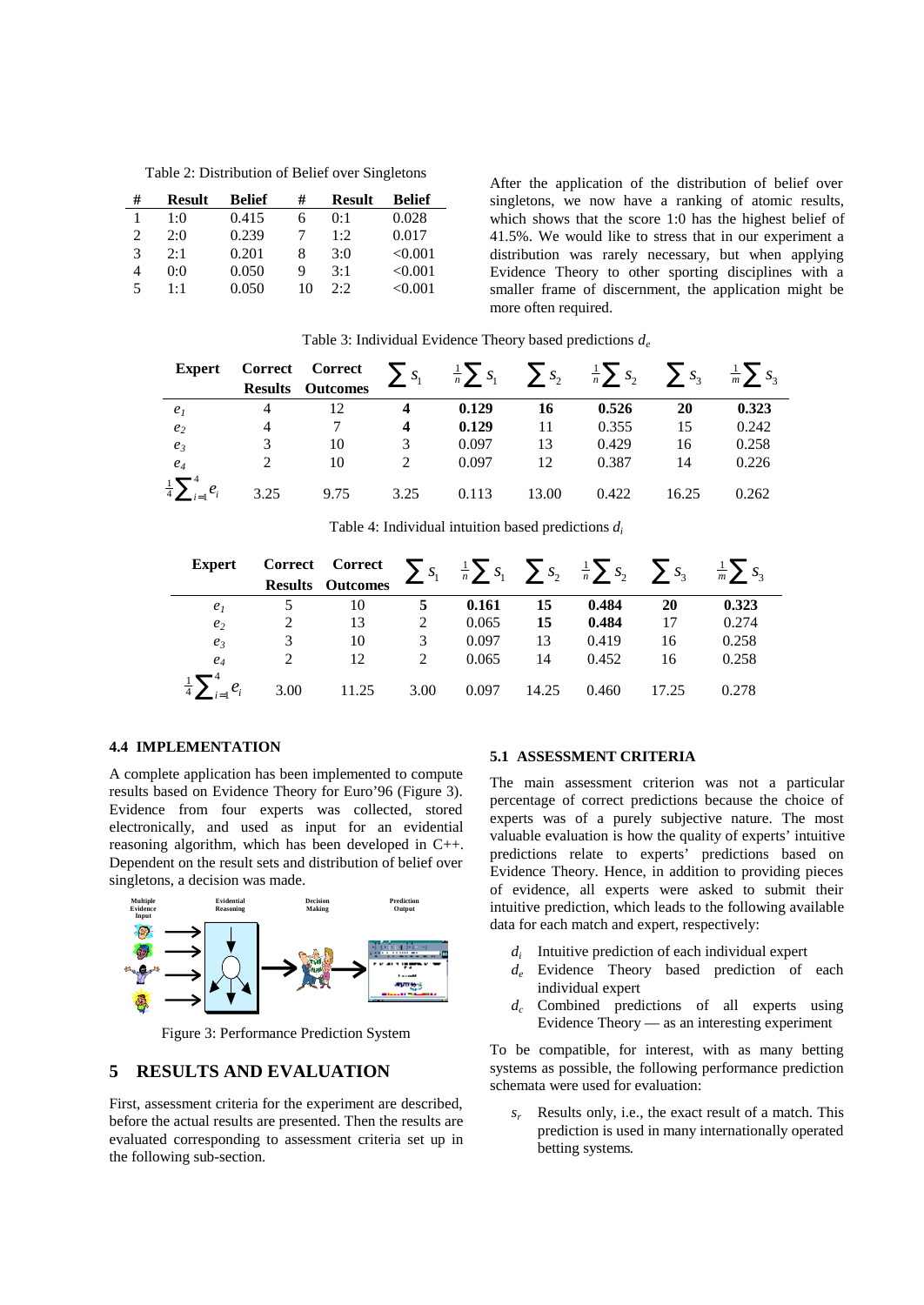- *s<sup>o</sup>* Outcomes only, i.e., a hit in the set {*win*, *draw*, *loose*}. This is how the Toto systems, played in several countries work<sup>3</sup>.
- *sro* Results and outcomes, i.e., 2 points for the right result and 1 point for the right outcome. This schema is a mixture of  $s_r$  and  $s_o$ .

The final criterion is the qualitative spectrum of the expertise team, which could lead to manipulated results. For instance, one top expert with a very high number of correct results, could smooth out participating weaker experts, or vice versa. Thus, the two statistical functions of *max* and *mean* have been applied to the data and schema mentioned above.

## **5.2 RESULTS**

Table 3 and Table 4 show the results of the intuition based predictions *d<sup>i</sup>* and Evidence Theory based predictions *d<sup>e</sup>* . For each expert *e1*, …, *e<sup>4</sup>* correct results and outcomes are given in columns 2 and 3, respectively. Columns 4, 6 and 8 represent the schemata *s<sup>r</sup>* , *so*, and *sro*. Columns 5, 7 and 9 show the ratio between scored points and possible points (*n* denotes the number of 31 matches, and m the number of possible 62 points). The *mean* over the single columns has been calculated in the last row, *max* values are printed in bold.

The combined Evidence Theory based results *d<sup>c</sup>* are summarised in Table 5, where formulae denote identical headings as in the previous two tables<sup>4</sup>.

Table 5: Combined Evidence Theory based Predictions *d<sup>c</sup>*

$$
\begin{array}{ccccccccc}\n\mathbf{s}_r & \mathbf{s}_0 & \sum s_1 & \frac{1}{n} \sum s_1 & \sum s_2 & \frac{1}{n} \sum s_2 & \sum s_3 & \frac{1}{m} \sum s_3 \\
\hline\n6 & 10 & 6 & 0.194 & 16 & 0.526 & 22 & 0.355\n\end{array}
$$

## **5.3 EVALUATION OF RESULTS**

The results shown in tables 3 to 5 can be summarised as follows. 'Correct Results' predictions based on combined evidence (19.4%) are better than the average individual intuition (9.7%) and evidence based (11.3%) forecasts, and also better than the best expert's forecast (16.1% and 12.9%). 'Correct Outcome' predictions show a very similar behaviour, with one subtle difference, which is the identical prediction of the best expert based on evidence theory (52.6%).

Using prediction schema *sro*, which is based on outcomes *and* results, a similar behaviour to schema *s<sup>r</sup>* can be stated, although the differences between combined evidence theory based and individual predictions are slightly

smaller. The summarised interpretation is depicted in Figure 4.



Figure 4: Individual / Evidence Theory based Predictions

The provided hypotheses consist of results, rather than outcomes, although the outcome of a match is implicit, e.g., the hypothesis {0:0, 1:1, 2:2} explicitly states a draw as outcome, but does not precisely specify which draw. This can be accepted as an explanation for better result predictions, than for pure or mixed outcome predictions  $(s_0$  and  $s_n$ ). It is believed that considering outcomes explicitly in the frame of discernment, i.e.,  $\Theta_{\text{outcome}} = \{win,$ *draw*, *loose*}, would have led to similar encouraging results for schemata *so* and *sro*.

## **6 CONCLUSIONS & FURTHER WORK**

We have presented a study of the application of Evidence Theory for performance. Setting up a real-world experiment, namely the prediction of results of all Euro'96 matches, the theory provided good predictions. The results are solid demonstrations of the advantages of Evidence-Theory-based performance prediction over traditional statistical models — diverse expertise can be considered, unknown information can be handled, and knowledge can be combined. Although the presented performance prediction method has been applied to soccer results, it seems to be applicable to other sports disciplines.

Combining hypotheses from different experts using the orthogonal sum operation  $oplus$  has shown a valuable improvement in the quality of performance prediction over the individual predictions for this admittedly anecdotal study. To show the scalability of Evidence Theory, individual hypotheses of different numbers of specialists have to be considered and evaluated in the same experiment using the methods and assessment criteria outlined above. Clearly, it cannot be expected that the prediction quality increases linearly with respect to the number of experts, and thus with the number of mass functions, but it can be expected that it will increase to some extend. How much has to be explored in future research.

A common critique of reasoning under uncertainty using Evidence Theory is its limitation that pieces of evidence must be independent (Ling 1989b). For example, two pieces of evidence  $e_1$  = 'home advantage' and  $e_2$  = 'expected strategy' influence each other to a certain

 $\frac{1}{3}$ This system has different names in other countries, such as Pools or Tote

<sup>&</sup>lt;sup>4</sup> The results can also be viewed in the statistics section under the URL <http://www.infj.ulst.ac.uk/~cbgv24/euro96/index.html>.